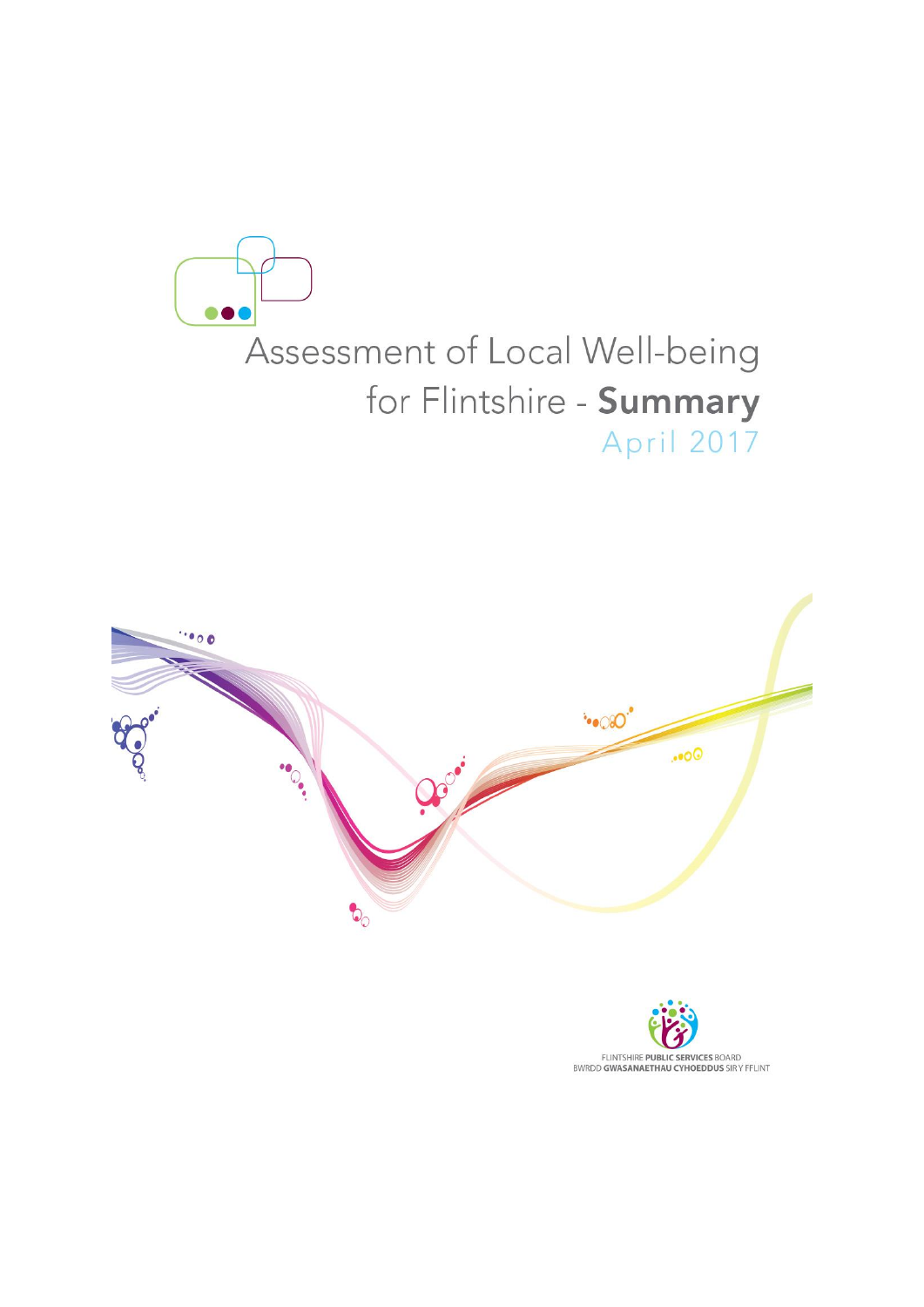# **ASSESSMENT OF LOCAL WELL-BEING FOR FLINTSHIRE - SUMMARY**

# **INTRODUCTION**

Society and the public services in Wales continue to face big challenges in managing the impacts of poverty, stimulating economic growth and job and wealth creation, meeting housing demand, proving suitable and safe forms of care support for an aging population, and dealing with the consequences of climatic change.

The public and third sector partners in Flintshire, and across all parts of Wales, already work together closely to combine their resources in managing the challenges of social, economic and environmental change and reform.

The Well-Being of Future Generations Act (Wales) 2015 is a new piece of challenging legislation promoted by the Welsh Government. This ground-breaking legislation aims to improve further the social, economic, environmental and cultural well-being of Wales now and for the longer-term.

| 1              | A prosperous Wales           | Sustaining a strong economy through job                 |
|----------------|------------------------------|---------------------------------------------------------|
|                |                              | creation, skills attainment and wealth creation.        |
| $\overline{2}$ | A resilient Wales            | Caring for and conserving<br>the<br>natural             |
|                |                              | environment.                                            |
| 3              | A healthier Wales            | High quality care and support services are              |
|                |                              | provided for those with physical and mental             |
|                |                              | health needs and alternative and responsible            |
|                |                              | lifestyle choices are promoted to extend                |
|                |                              | personal choice and independence.                       |
| 4              | A more equal Wales           | Giving people equal life chances whatever their         |
|                |                              | background or circumstances.                            |
| 5              | A Wales of cohesive          | Communities enjoy quality of life, are safe and         |
|                | communities                  | well-connected and are places where people              |
|                |                              | feel they belong and support one another.               |
| 6              | A Wales of vibrant culture   | Heritage, culture and bilingualism are a valued         |
|                | and thriving Welsh Language  | part of community life and provide opportunities        |
|                |                              | for community activity and rewarding social             |
|                |                              | contact.                                                |
| 7              | A globally responsible Wales | Taking action to protect the local environment          |
|                |                              | and promoting and encouraging community<br>involvement. |

The Act is underpinned by seven 'well-being' goals: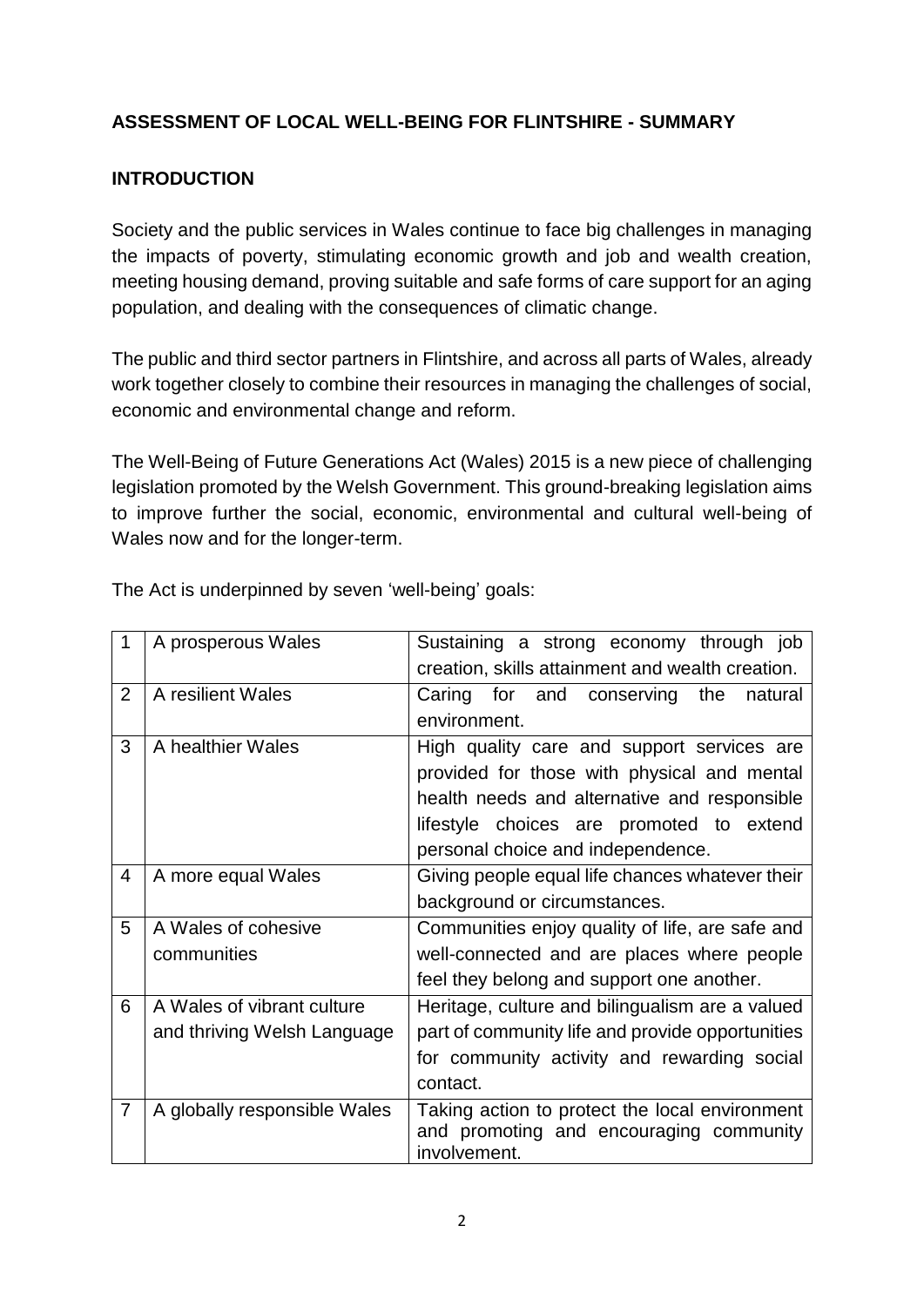Public sector partners need to work together to achieve these goals. The first step required of public sector partners is to make a deep analysis of the conditions of 'wellbeing' in the communities they serve by using all available data. The second step is to agree a 'Local Well Being Plan' for collective action.

The Local Well-being Plan for Flintshire is being developed by the Flintshire Public Services Board (PSB). This Board is made up of senior leaders from a number of public and voluntary organisations including the Council, the Police and Fire and Rescue Services, the Health Board, Natural Resources Wales, further and higher education, and the voluntary sector. The Board replaced the previous Local Services Board in April 2016.

This short document is a summary of the draft Assessment of Local Well-Being for Flintshire. The full assessment is available on the Council's website [www.flintshire.gov.uk/en/Resident/Council-and-Democracy/Flintshire-Public-](http://www.flintshire.gov.uk/en/Resident/Council-and-Democracy/Flintshire-Public-Services-Board.aspx)[Services-Board.aspx](http://www.flintshire.gov.uk/en/Resident/Council-and-Democracy/Flintshire-Public-Services-Board.aspx)

## **Flintshire's Well-being Assessment**

The information collected to assess Flintshire's Well-being has been collected from a number of different sources including:

- 2001 and 2011 Census data
- Office for National Statistics (ONS)
- HM Revenue and Customs
- Welsh Government
- The Welsh Index of Multiple Deprivation
- Welsh Health Survey
- Welsh Public Sector bodies e.g. North Wales Police, Betsi Cadwaladr University Health Board

The Assessment provides a contemporary picture of life and well-being in Flintshire.

The themes included in the assessment will be things that matter to you. We would like you to tell us if it paints a picture of the Flintshire you recognise.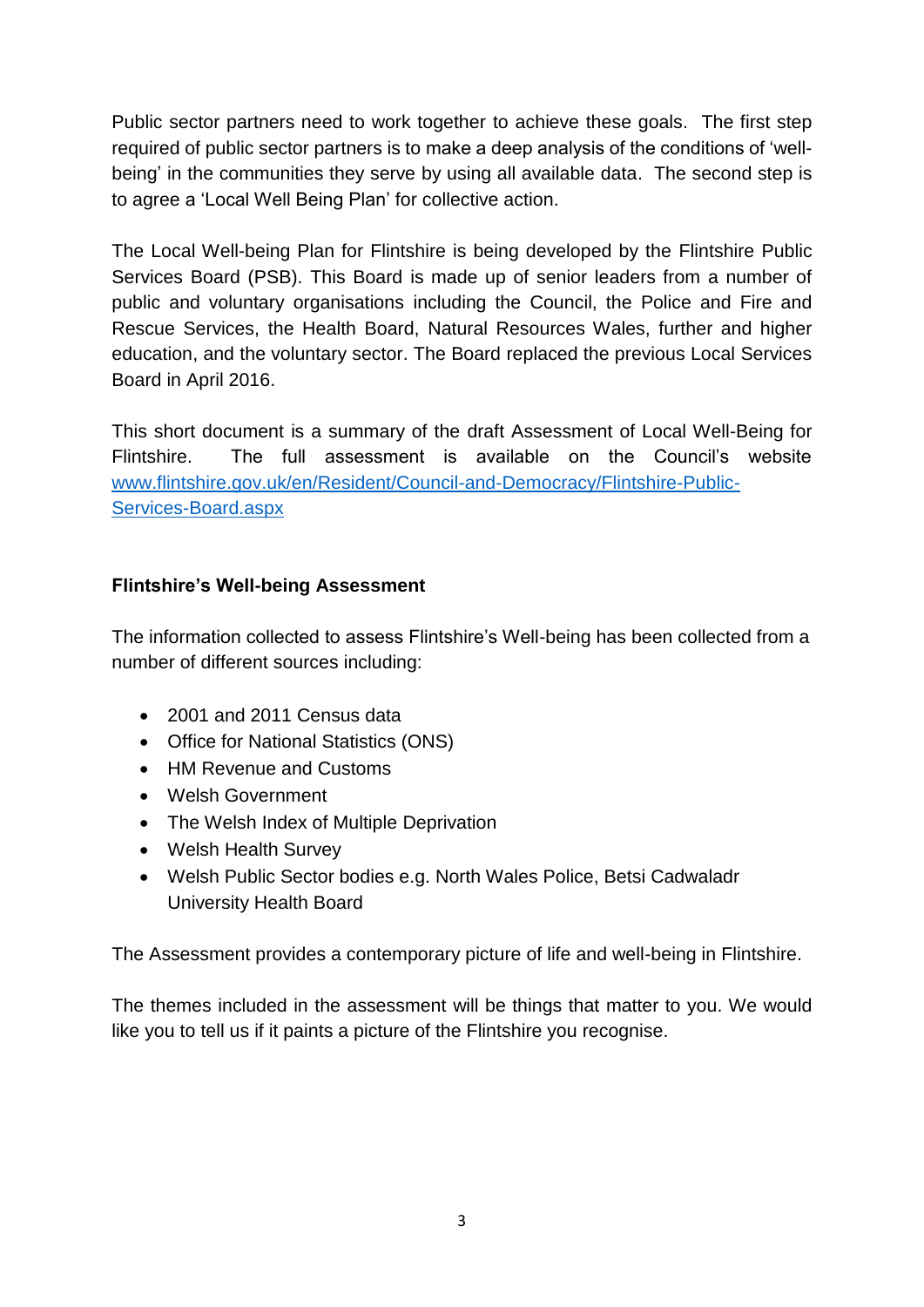# *Flintshire's Profile*

## *Population*

Flintshire's population currently stands at 154,000 and is projected to grow to 157,554 by 2039.

# *Religion*

Despite falling numbers since 2001, Christianity remained the largest religion with 66.4% of the population identifying themselves as Christian. Overall, the number of people with a religion other than Christian nearly doubled between 2001 and 2011 from 800 to 1,450. Within this number Muslims made up the largest religious group.

# *Ethnicity*

In the 2011 Census 95.9% of people living in Flintshire identified their ethnic group as 'White British'. This compares with 93.2% across Wales, and 80.5% across England & Wales. In 2001 the percentage of people recording 'White British' in Flintshire was 97.7%.

All other ethnicities together collected in the 2011 census equated to 1.0% of Flintshire's population or about 1,500 people. The largest ethnic group in this total was Chinese with 0.2% of the population or about 300 people.

## *National identity*

In the 2011 Census 97.1% of Flintshire residents recorded their national identity as either Welsh, English, Scottish, Northern Irish, or British.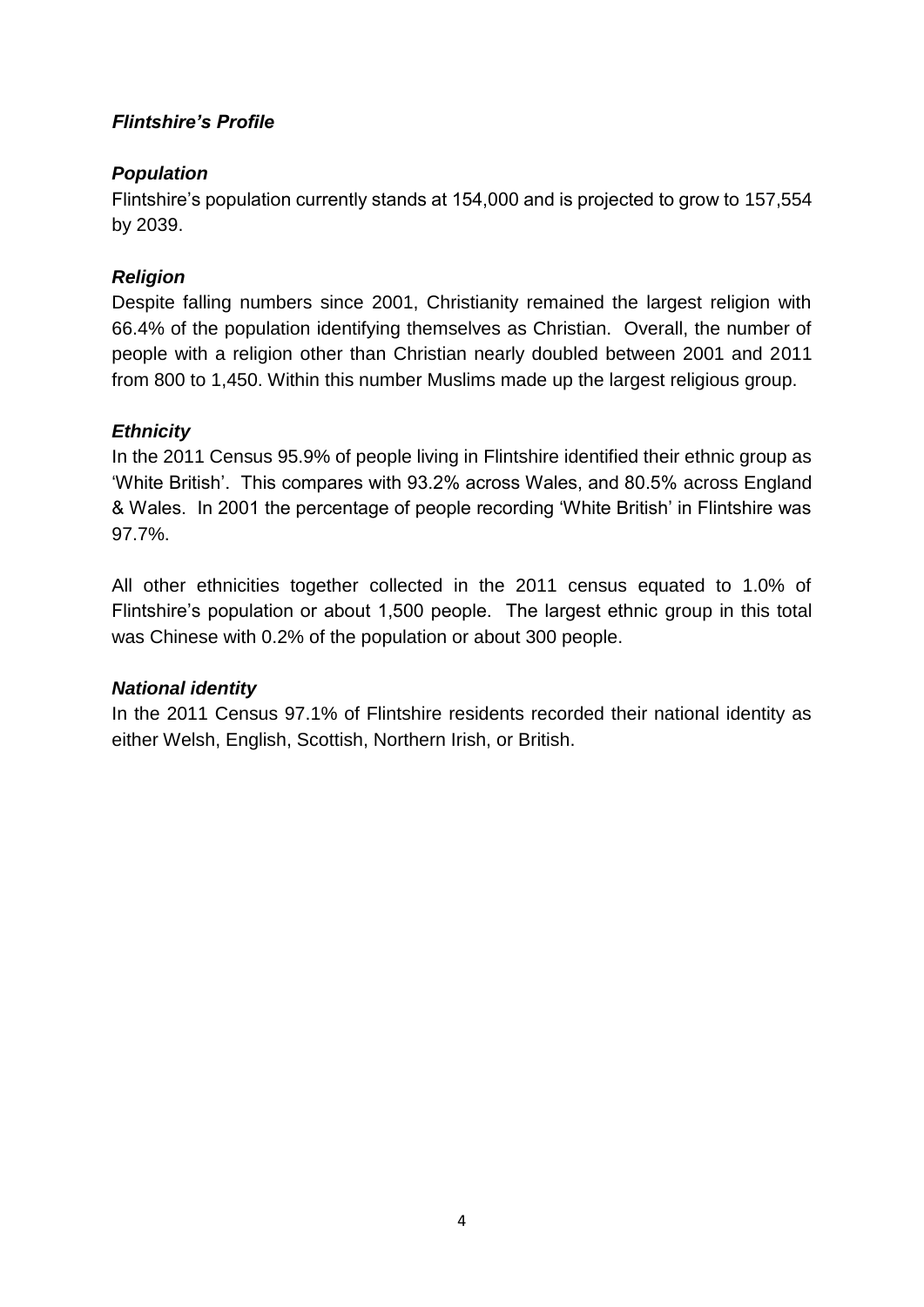### **A Prosperous Flintshire**

*Sustaining a strong economy through job creation, skills attainment and wealth creation*

### *Flintshire's age profile*

The age structure in Flintshire is similar to the UK average with 61.5% of the population aged 16-64 (roughly equivalent to working age). This compares to 61.9% in Wales as a whole and 63.9% across in the UK. Though currently the proportion of young people in Flintshire is relatively robust compared to UK averages, recent trends in migration are likely to have an impact on the number and proportion of young people who live and work in Flintshire. Retaining young people within Flintshire is an important issue.

#### *Education and school achievement*

The percentage of young people leaving school without a qualification and the number of young people not in education, employment or training (NEET) is low. At 1.3% in 2015 the proportion of 16+ NEETs was lowest in Wales and the lowest ever Flintshire figure for the second consecutive year. Qualification levels in Flintshire have generally been improving year on year. However, figures for those with NVQ4 level qualifications or above remain well below Welsh and UK averages.

### *Poverty*

A household is taken to be in poverty if the total annual household income (including any benefits received) is below 60% of the average for Great Britain (GB). Around 30% of households in Flintshire are below this average and there are 5, 770 children living in poverty.

## *Local Employment Opportunities*

Flintshire is an attractive place to work with an overall strong economy and good comparative performance in jobs growth. A high proportion of Flintshire residents (43%) work outside of the County, but this is balanced by a high number of people who commute into Flintshire for work. Employment in the manufacturing sector is well above the national rate, 30% compared to 8% for GB and 11% for Wales). There is a low reliance on the public sector for employment (19%) against the Wales average (32%). Employment in the high skills, high wages sector e.g. finance, professional, scientific, is relatively low (19%) as is tourism related employment (16%). The arts, entertainment, recreation sector employs about 2,000 people in Flintshire, representing about 3% of all employment in the area.

## *Economic Assets*

Deeside is home to highly skilled, contemporary manufacturing across a diversity of sectors – from aerospace and automotive to electronics, pharmaceuticals,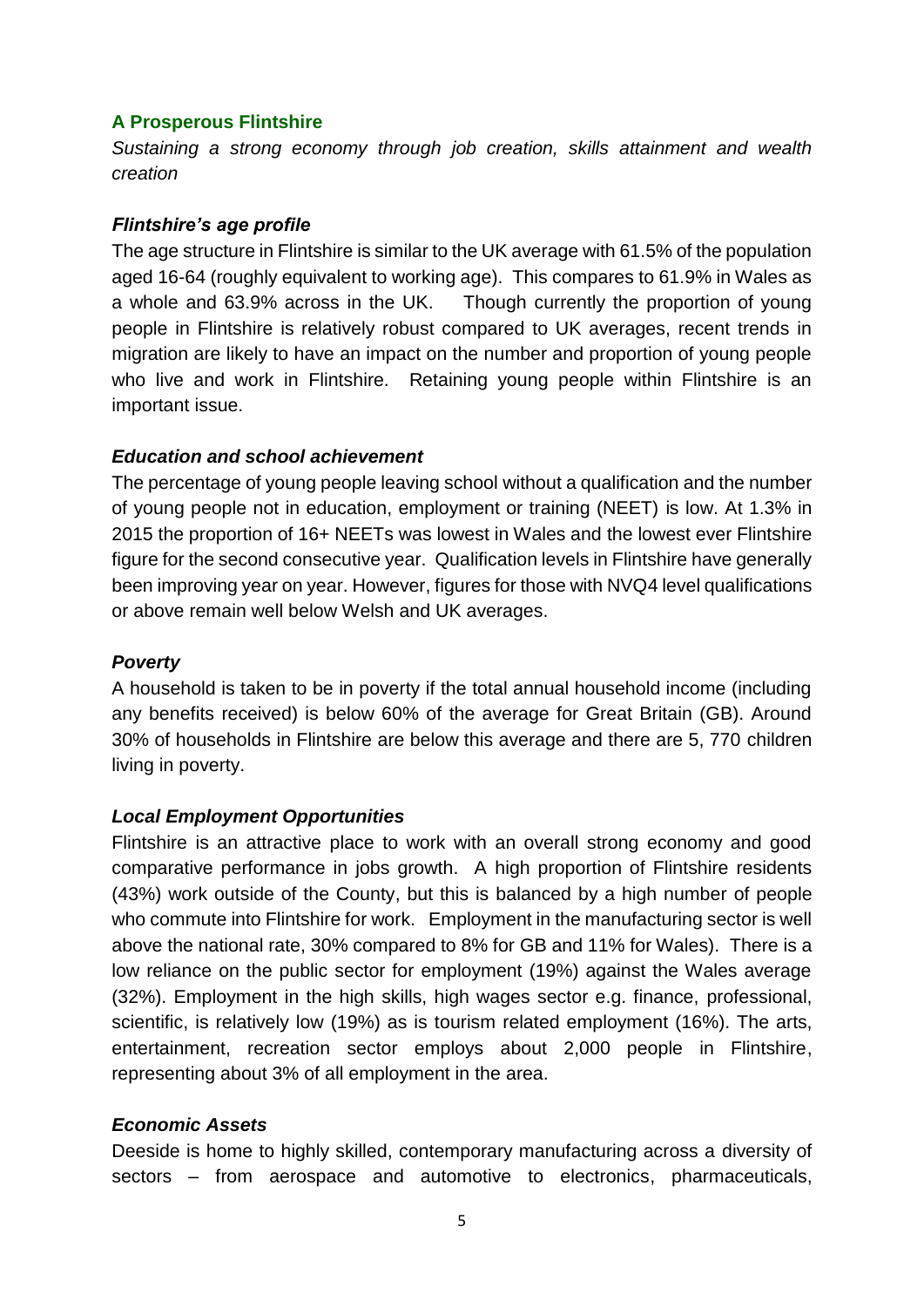construction, food and sustainable energy. Deeside is recognised as a major economic hub for both North Wales and the North West of England and features in the growth plans for both regions.

The Northern Gateway within Deeside is a strategic, 90 hectare (222 acre), ready-togo development site understood to be the largest, private sector-led development in north Wales and the north west of England. It has the potential to create up to 7,000 new jobs and up to 1,200 new homes. The Warren Hall development site in Broughton offers the potential for 3,000 new jobs and 300 new homes. With Northern Gateway and Warren Hall moving closer to development Deeside will be able to deliver considerable growth opportunities in the future.

## *Small Businesses*

Flintshire has a high proportion of small businesses, having seen an increase of 15% since 2011. 73% of these businesses employ fewer than 4 people.

## *The Rural Economy*

Farmers manage nearly 75% of the total land in Flintshire and over 1,550 people are directly employed in agriculture. Between 2003 and 2013 the number of people working in agriculture fell by 10% (from 1,709 to 1,556) mainly driven by a decrease in the number of full- and part-time farmers.

## *Skills for employment*

Qualification levels for the working age population in Flintshire are slightly lower than the Welsh averages and figures for those who hold no qualifications are lower than the UK. A smaller proportion of the population is qualified to degree level or above (NVQ4+) and women are generally more qualified than men.

Compared to the national rate, Flintshire is better at providing apprenticeships for 16- 24 year olds. Other work-based learning provision is however below the national averages. We have a higher than average provision of programmes within the engineering sector – 17% of apprenticeships (8% for Wales) and 14% of all programmes (6% for Wales). The manufacturing sector also has a higher proportion of learning programmes than the Wales average. This reflects the area's employment structures, and is also influenced by the courses available at local further education institutions.

## *Highway infrastructure*

Flintshire's A and B roads are the best maintained in Wales (and have been for the past 3 years). This is key to reducing congestion and disruption from on-going road repairs and provides a reliable infrastructure to support growth and prosperity.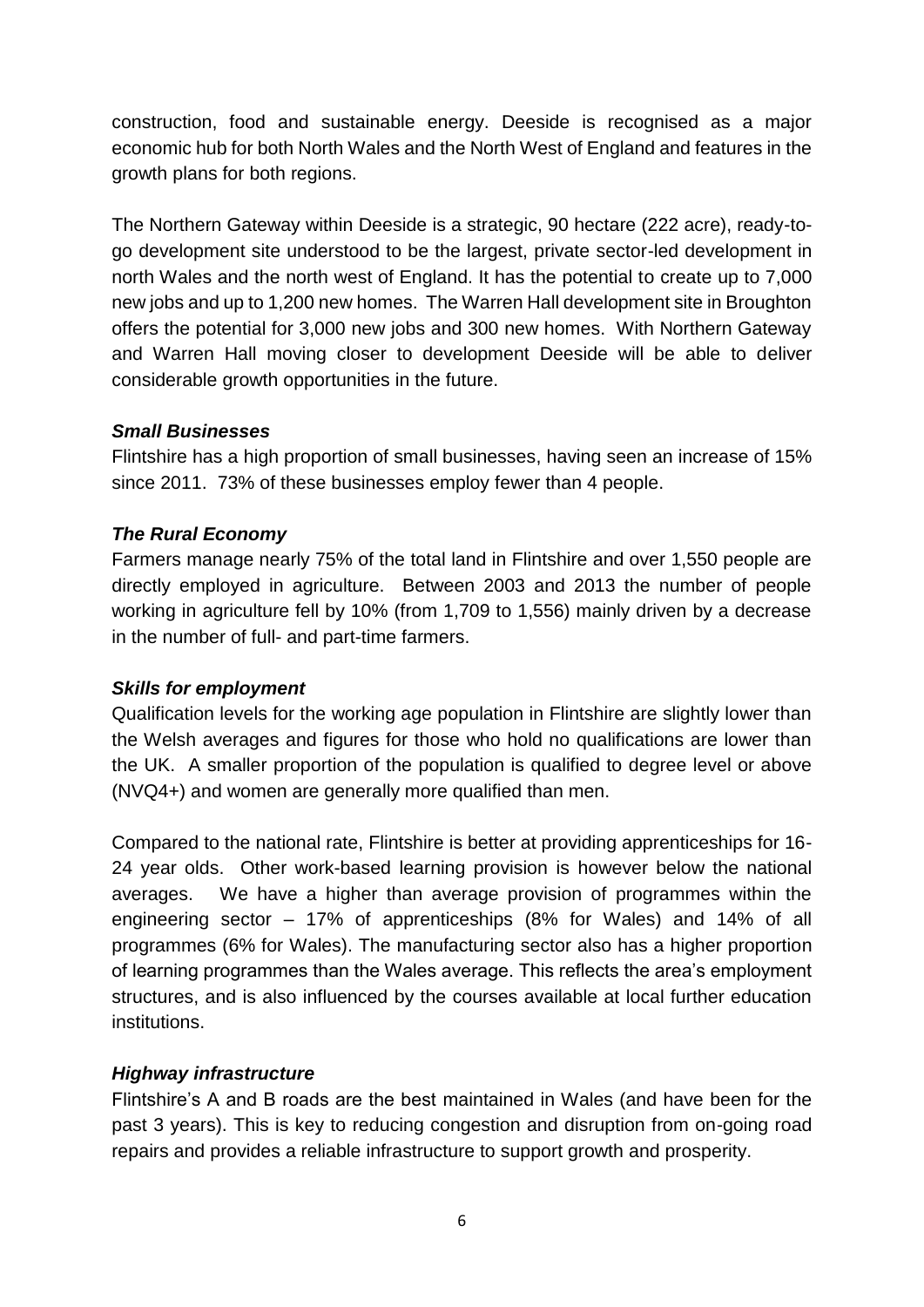## **A Resilient Flintshire**

*Caring for and conserving the natural environment.*

Flintshire has a diverse landscape ranging from lowland valleys to upland exposed plateaux.

### *Conserving the environment*

The Dee Estuary, Deeside & Buckley Newt sites and Halkyn Mountain are the most important sites for conservation in the county and are all internationally designated. In total the county hosts over 23 Sites of Special Scientific Interest (SSSIs). Woodlands cover 8.8% of the county – well below the Wales average of 14%. Compared with many areas in Wales the county is largely urban/industrial.

### *Potential flood risk*

Flintshire is exposed to the potential risk of combined river, tidal and coastal flooding. Urban drainage and surface water problems have also contributed to historical flooding. Widespread flooding has been experienced in the past and in 2000, some 150 residential properties and commercial were flooded. 8,387 properties are at risk of flooding and Natural Resources Wales provide a direct warning service to 7,541 properties in 14 areas within the extreme flood outline.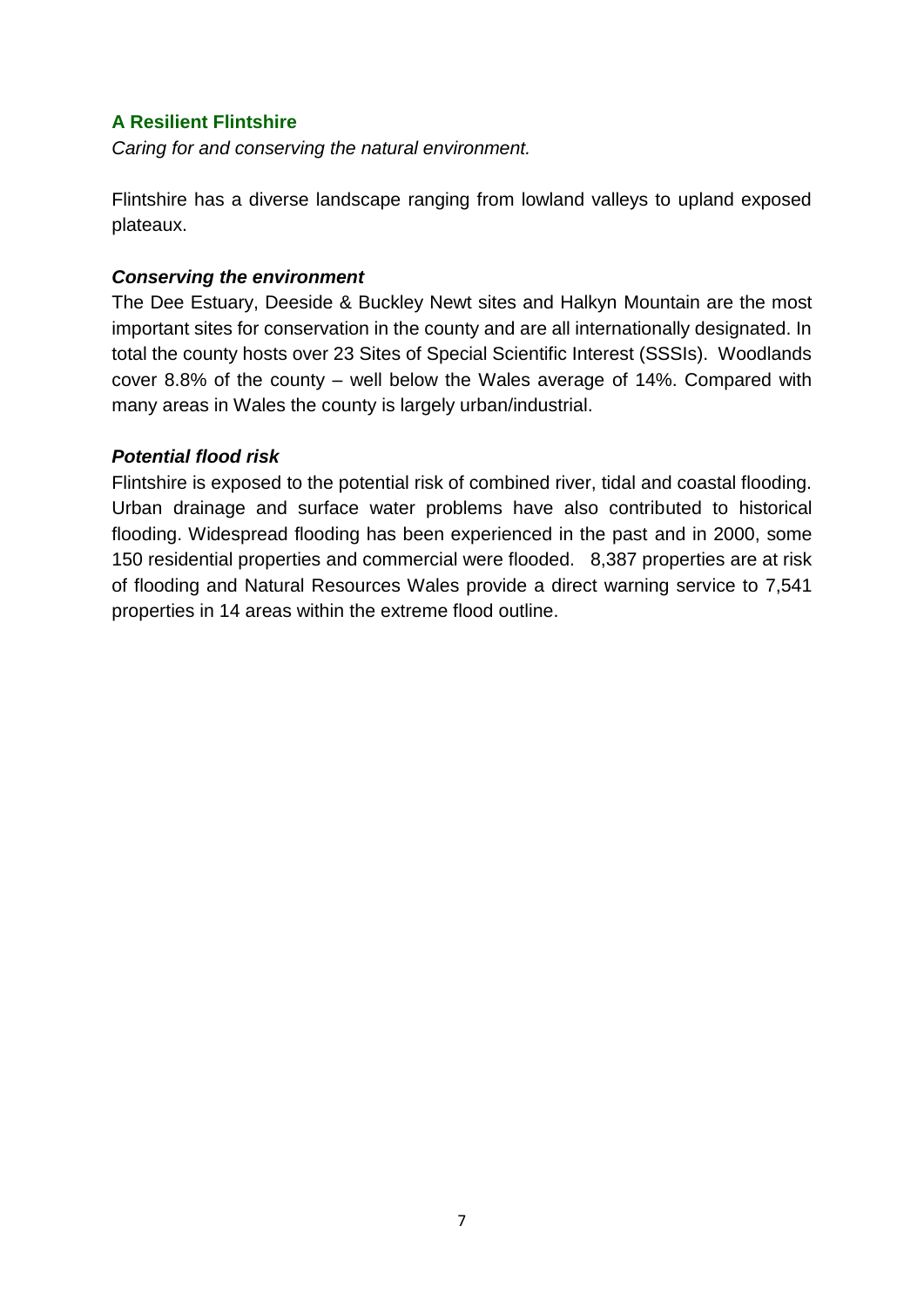## **A Healthier Flintshire**

*High quality care and support services are provided for those with physical and mental health needs and alternative and responsible lifestyle choices are promoted to extend personal choice and independence.*

### *Healthy lifestyles*

Compared to the Welsh average Flintshire citizens are generally more likely to make healthy lifestyle choices. However only around a third of the adult population in Flintshire meet recommended physical activity levels and eat the recommended five a day. 44% drink above the recommended guidelines and 19% are smokers.

### *Obesity*

The trend towards increased obesity despite years of active and prominent healthy lifestyle promotion is an issue. Nearly 58% of people living in Flintshire are overweight or obese. This is equivalent to the Welsh average. In 2014/15, 25.5% of 4-5 year old children in Flintshire were found to be obese or over weight, slightly lower than the whole of Wales (26.3%) but higher than England (21.9%). Girls aged 4-5 are more susceptible than boys of the same age, although figures have been fairly static since 2011-12. The long term upward trend in the proportion of people who are overweight or obese is also likely to cause a rise in chronic health problems, and this will impact on healthy life expectancies in the future.

#### *Chronic and limiting illnesses*

The 2011 Census tells us 29,650 (19.5%) people have limiting long term illnesses. By 2035 it is predicted that the number will rise by around 4,450.

Between 2011 and 2016 the number of people with chronic conditions such as high blood pressure, asthma, heart failure and chronic obstructive pulmonary disease has increased. The largest increase was diabetes (1,400 patients).

#### *Immunisation*

More four year olds in Flintshire (91%) are up to date with their immunisations compared to the Welsh average (86%). This is however still well below the target rate of 95%.

#### *Mental Health*

10.3% of the population reported being treated for a mental illness which is slightly lower than the Welsh average (12%). Flintshire is ranked  $5<sup>th</sup>$  highest in Wales for referrals to health services for substance abuse (1,550 in 2014/15) and ranks fifteenth in Wales for alcohol specific hospital admissions.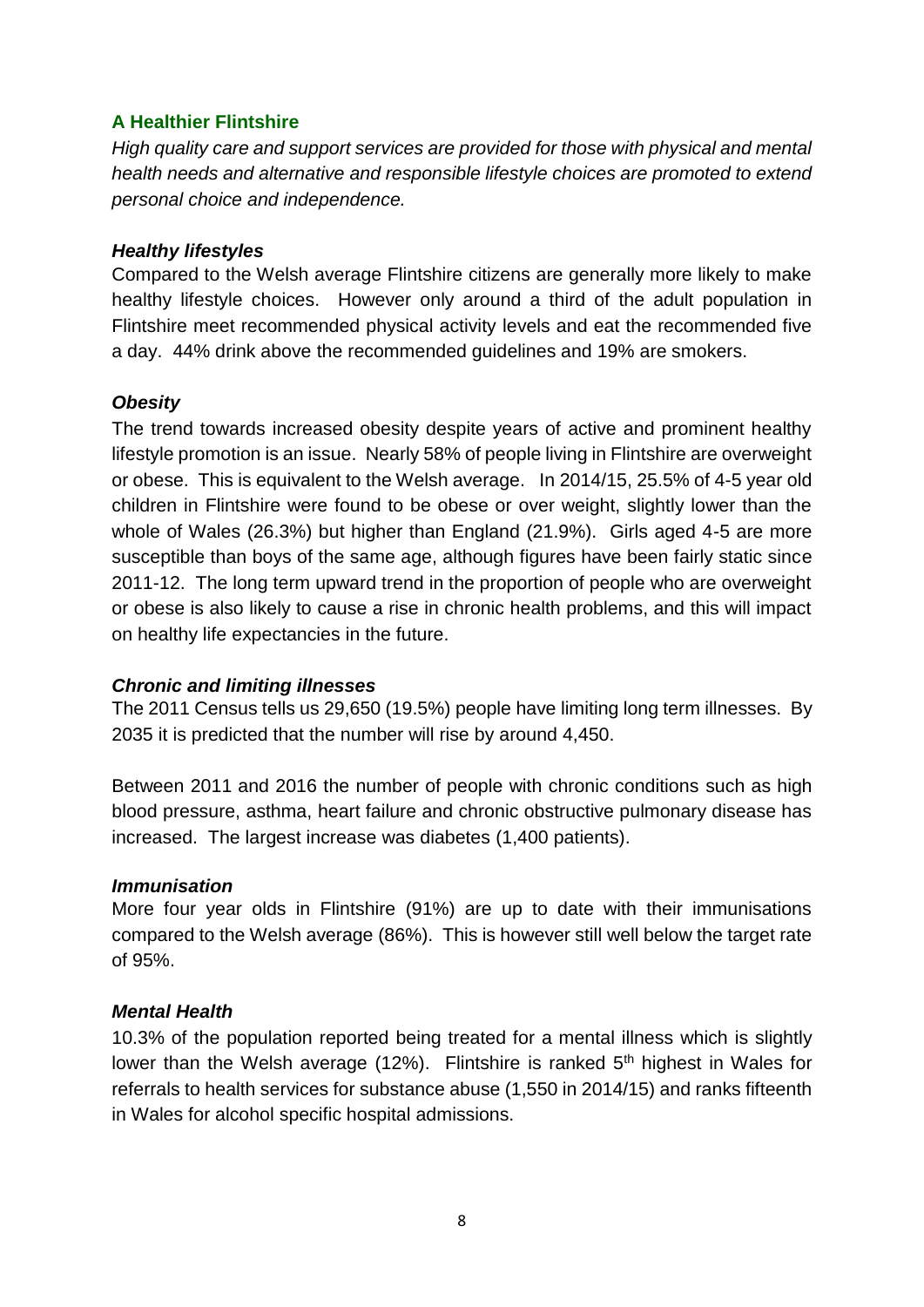It is anticipated that mental health problems are on the increase across North Wales with a forecasted increase for Flintshire of 1,000 people between 2015 and 2035.

# *Longer life expectancy*

Life expectancy is improving for all groups in Flintshire and whilst overall the number of years spent in good health for men and women is comparable to the Wales average, there is an eleven year difference between females living in Flintshire's most and least deprived areas.

Life expectancy is predicted to continue to improve, and the population of those aged 65 is expected to grow from 31,000 in 2015 to 46,100 by 2039.

The number of people aged 65 and over who receive residential based services is expected to almost double by 2035 with the number requiring specialist nursing care expecting to show a significant increase.

Improved life expectancies also mean that people with complex needs are living longer than ever before, and this too could lead to increased demands on health and social care services, and on unpaid carers.

# *People living with dementia*

In the five years between 2011 and 2016 the number of people living with dementia has increased from 500 to 700. Forecasts predict that between 2015 and 2030; the number will rise by about 1,350 (66%). This corresponds to the aging population and increased life expectancies.

## *Carers*

According to the 2011 Census, nearly 17,650 people in Flintshire provide unpaid care, of which 25% provide 50 or more hours of care a week. It is anticipated that between 2011 and 2035 this figure will increase by 700. This has a significant impact on the economic and social well-being of the carers as well as those being cared for. The number of older people who are providing care is increasing with around two thirds aged 50 or over and over 24% aged 65+.

## *Living in isolation*

Between 2001 and 2015 the number of single person households in Flintshire increased by 2,150. Almost half of all single person households are pensioners living alone. In 2014 there were 8,950 lone pensioner households. It is predicted the number of lone pensioner households will increase by 3,900 between 2015 and 2039.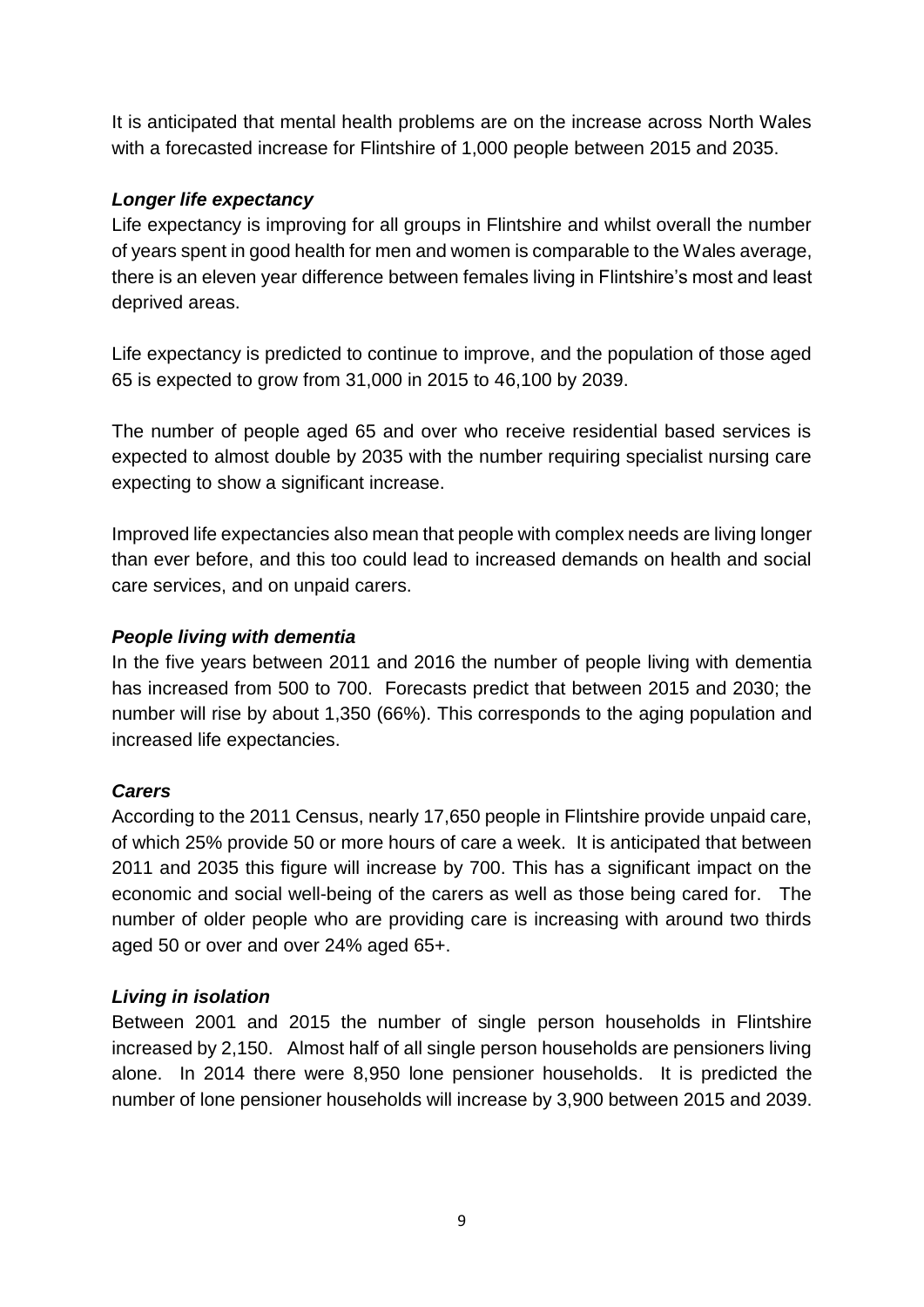# *Children and young people*

There has been a 40% increase in the number of children claiming Disability Living Allowance (DLA) in 2016 which is comparable regionally (North Wales) and nationally (Wales). Health professionals believe the increase is due to improved survival rates, multiple births and older mothers.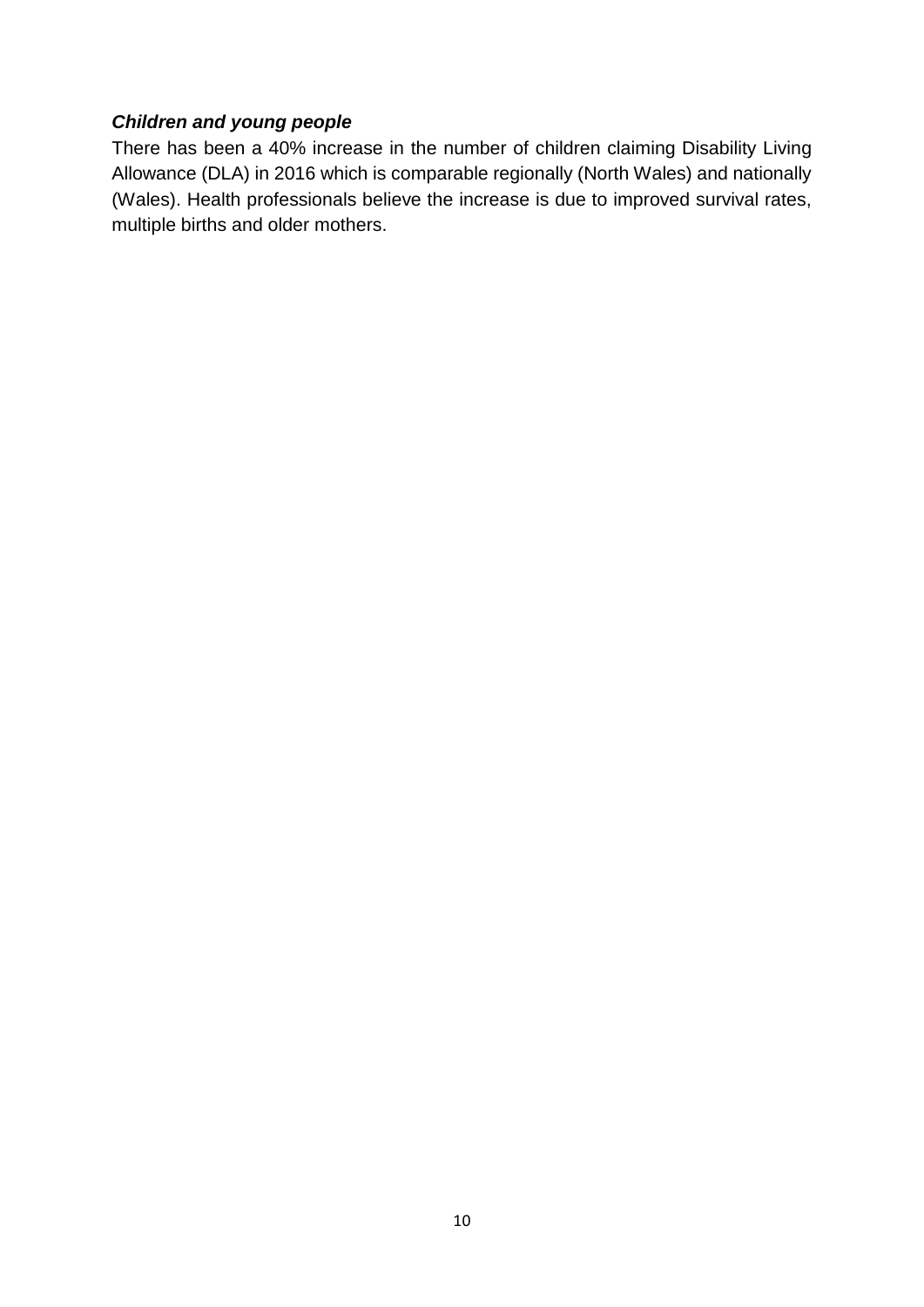### **A More Equal Flintshire**

*Giving people equal life chances whatever their background or circumstances.*

### **Education**

Support for additional learning needs and social inclusion is good. Safeguarding arrangements are robust and monitored carefully. Levels of unauthorised attendance in both primary and secondary schools remain significantly below the national average and with the secondary schools achieving the lowest national level of 0.4%.

Though attainment levels for children receiving free school meals in Flintshire has improved significantly since 2012, it is still well below the Welsh average. This continues in year 6 (Key stage 2). At Key Stage 4 the attainment gap between those receiving free school meals and those who don't is nearly 31% (33% compared to 64%). The all-Wales attainment gap is 32%.

### **Affordable Housing**

Overall household income levels in Flintshire are below the GB national average and in 2015 it was estimated that average household income was only 95% of the national figure.

The average house price at April 2016 was £152,250, 5.6 times the average household income of £27,300 and 10.1 times the lowest of £15,000. This suggests that entering the housing market as a home owner is well out of the reach of the average household.

At 31st March 2015, there were 10,279 dwellings within the social housing sector in the area, 158 for every 1,000 households, compared to the all-Wales level of 175).

The general need for three-bedroomed social housing is higher (65%) than the all-Wales figure (48%). Overall less than 8% of stock is in one-bedroomed accommodation.

Since 1996 over 1,600 social housing properties have been sold under right-to-buy schemes. Although some stock has been replaced, it has fallen short of a direct onefor-one replacement. Overall this has depleted the stock available to meet social housing need.

The private rented sector comprises 12% of Flintshire's housing stock and has grown significantly (175%) over the last 25 years.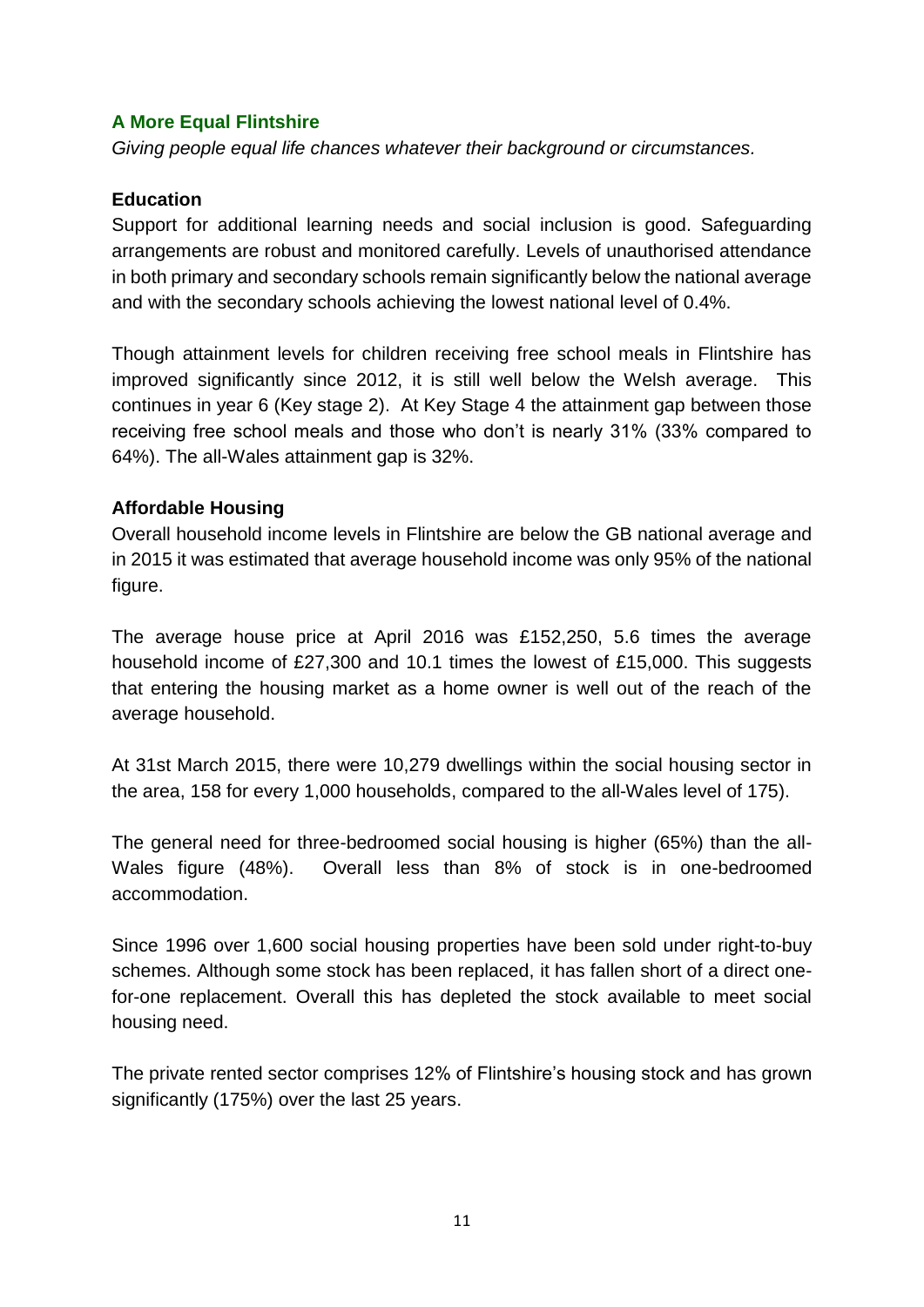By 2030, predictions show there will be an oversupply in Flintshire of sheltered housing places and under supply of residential care, nursing home and housing with care across the area.

## **Longer life expectancy**

The ratio of older people per 100 people of working age who have dependants is 32.7. This is high compared to the UK average. This is a significant factor for Flintshire in the future as the number of older people is projected to increase significantly over the next 20 years and that by 2039 29.2% of the population will be over 65 and 6.6% will be over 85.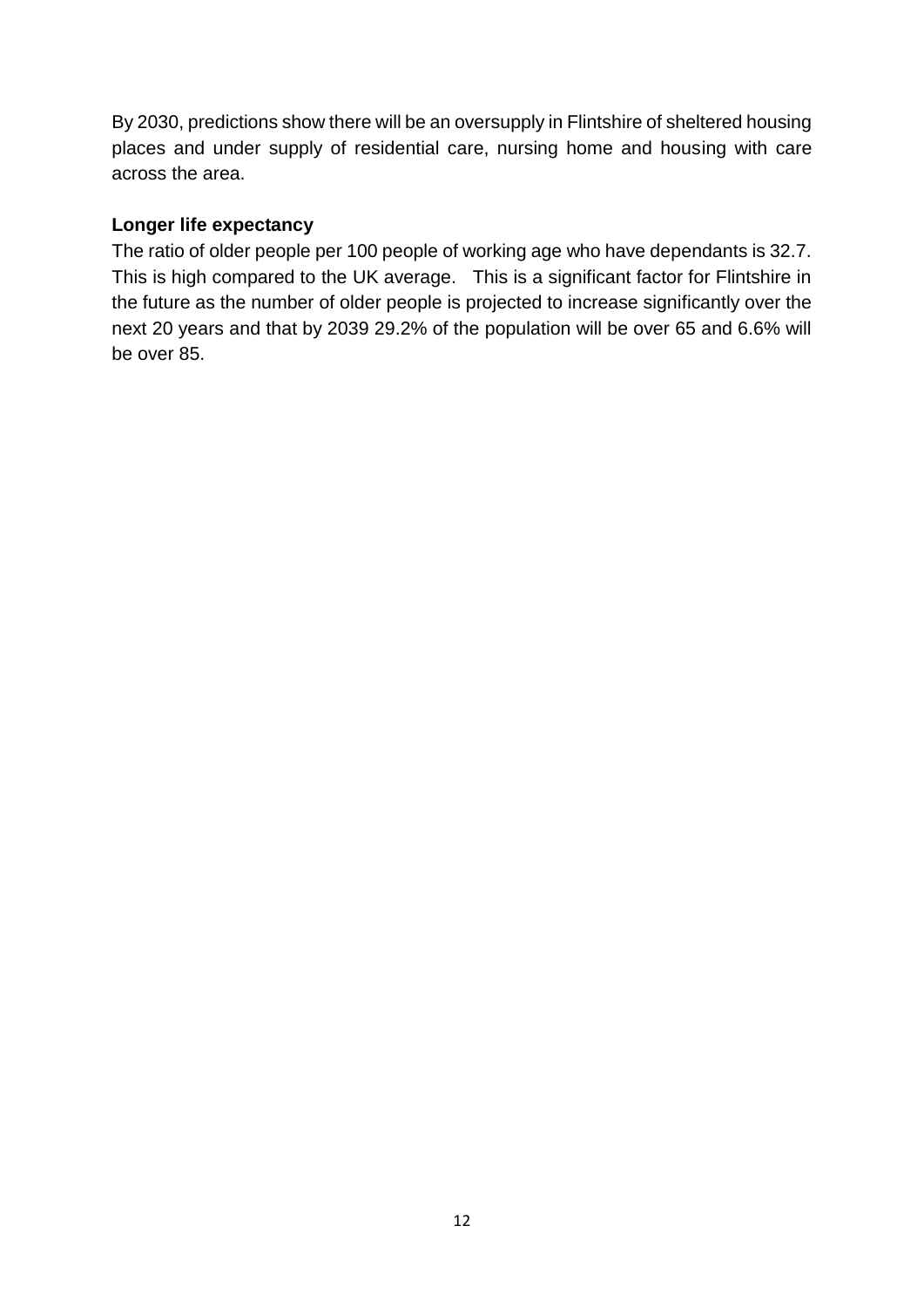## **A Flintshire of Cohesive Communities**

*Communities enjoy quality of life, are safe and well-connected and are places where people feel they belong and support one another*

### *Housing*

There are currently around 67,550 dwellings in Flintshire. In the year ending March 2016, 662 new homes were built, nearly double the amount projected to meet the demands of population growth. In the ten years up to March 2016 on average 405 new dwellings or conversions were completed each year.

### *Rural Isolation*

Isolation within the rural community is a particular issue for those who are older, younger or on lower incomes, and can contribute to other health and well-being problems. Isolation for the elderly is, of course, not limited to rural communities with one in six households in Flintshire occupied by a single pensioner.

Three areas in Flintshire feature in the 10% most deprived in Wales for access to services - Trelawnyd and Gwaenysgor, Caerwys and Gronant. These areas cover a population of about 4,650 people.

To support and sustain public transport availability, a local community transport service is being developed.

#### *Volunteering*

In 2014/15 Flintshire Local Voluntary Council placed 777 volunteers and provided training courses for 350 participants; received and responded to over 10,000 general enquiries; received and responded to 365 funding advice enquiries; helped local voluntary groups obtain almost £1m of funding and provided nearly £7,500 of funding through grants and loan schemes.

## *Social inclusion*

82% of people agree to a 'feeling of belonging to the local area'. 71% also agree that 'people in the local area from different backgrounds get on well together' and 'people in the local area treat each other with respect and consideration.'

## *Digital inclusion*

Overall, the likelihood of digital exclusion in Flintshire is high and the internet take-up rate is lower than the national average. By the start of 2016, about 16% of all residents aged 16+ had either never used the internet or had not used it for over three months.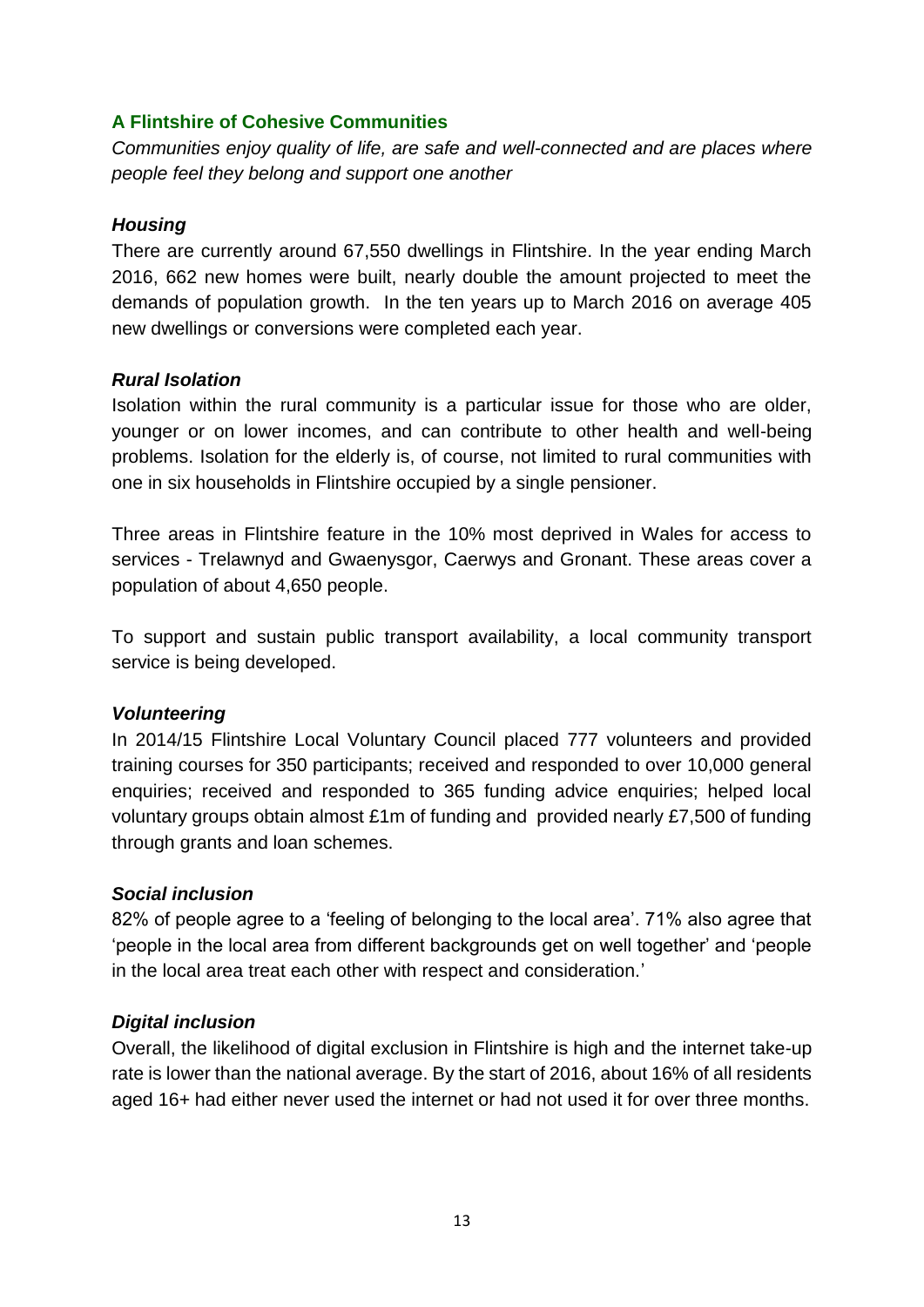It is estimated that 87% of premises can receive reliable 3G from all of the four main mobile phone operators but only 3% can receive reliable 4G coverage for all operators. This compares with 88% and 46% respectively at UK level.

95% of households in Flintshire receive broadband speeds of at least 10 megabits per second (Mbps) and superfast broadband is available to 78% of premises.

### *Domestic violence*

2015/16 data shows there were around 340 domestic crimes with violence recorded. Over 50% of cases involved children aged under 16, and 30% children under 5. There were 270 sexual offences recorded in the same period. Women are more likely to experience domestic violence or be victims of sexual offences than men. About 80% of victims of both crimes were women.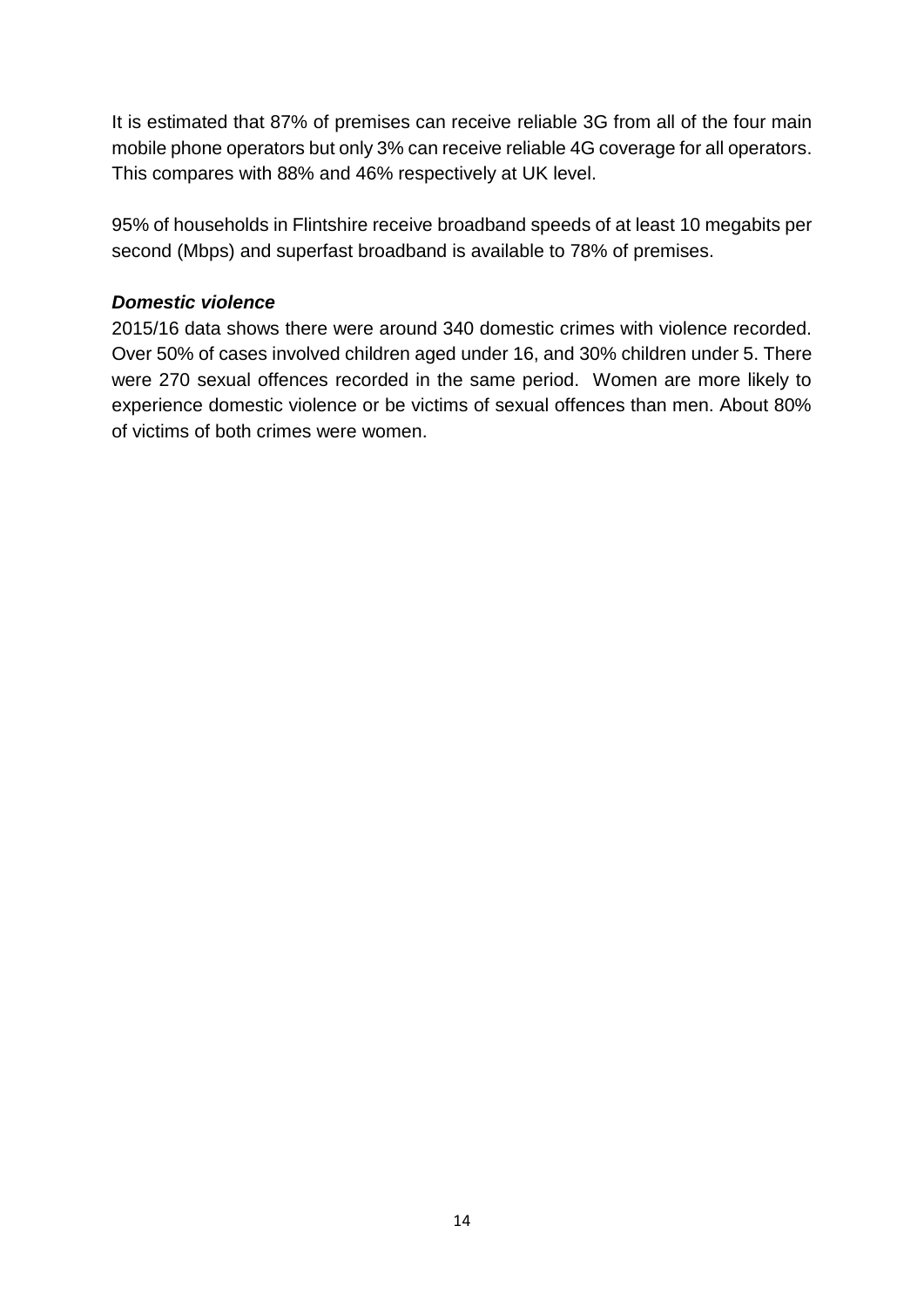## **A Flintshire with a vibrant culture and thriving Welsh language**

*Heritage, culture and bilingualism are a valued part of community life and provide opportunities for community activity and rewarding social contact.*

### *The Welsh Language*

Though the number of Welsh speakers increased between 1981 and 2001 they have decreased in number in more recent years. The proportion of Welsh speakers within the population has been in slow decline for several generations in Flintshire. It is estimated that 13.2% of the population speaks Welsh with the highest levels generally found in rural areas (the average for Wales is 19%).

In the 2015/16 school year, five out of Flintshire's 67 primary schools were first language Welsh or bilingual schools and were attended by 6% of the County's primary school pupils. Only one of the nine secondary schools provide Welsh medium or bilingual education and which was attended by 5% of Flintshire's secondary school pupil population.

### *Tourism*

In total it is estimated that tourism brought in around £238.7 million to the local economy in 2015. In recent years there has seen a steady increase in the number of visitors to the area, over 3.6 million visitors in 2015, 2.8 million of which were day visitors. The number of people employed either directly or indirectly in tourism has also increased (from 2,850 full-time equivalent jobs in 2004 to 3,150 in 2015). The input to the local economy has increased from £144.7 million to £238.7 million in the same period, supporting over 3,150 jobs (between 4-5% of employment).

#### *Leisure and Culture*

Flintshire is well-placed, in terms of built facilities and the natural environment, which impacts positively on physical activity and well-being. It has an ice rink at Deeside Leisure Centre (National Centre for Ice Sports), four swimming pools and four sports centres linked to secondary schools. There are 160 children's play areas, 13 multi-use games areas, 10 wheeled play areas and 7 artificial turf pitches.

In 2015/16, nearly 1.5 million physical activity visits were recorded placing Flintshire as 5th highest for participation in Wales. Nearly half of all children aged 7-16 in Flintshire (49%) participate in at least 3 occasions of sport per week.

In 2016 working in partnership with Town and Community Councils, Urdd Gobaith Cymru and Action for Children, summer play schemes were held in 60 communities and 19,297 visits recorded, including provision for 31 children with disabilities.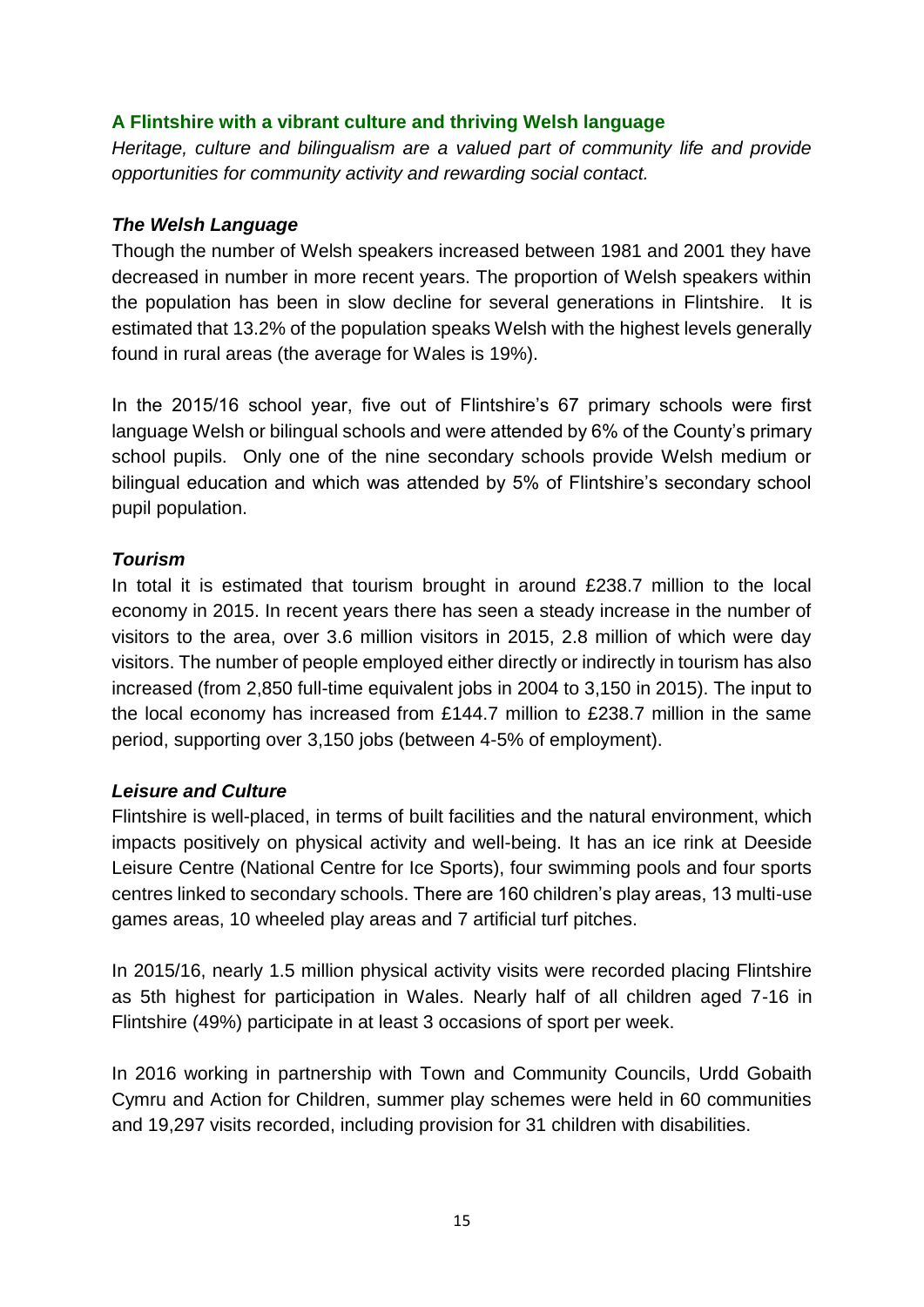99% of library users rated Flintshire libraries as 'good' or 'very good' and between 2014/15 and 2015/16 membership increased by 5% (UK membership fell by 4% in the same period). Seven libraries meet the national 2.5 mile access standard for library locations.

The principal provider of arts experience within Flintshire is Theatr Clwyd, an internationally known theatre and production company that regularly attracts audiences and visitors in excess of 200,000 each year. The theatre building also hosts gallery space and community engagement events.

Accessibility and availability of other community arts venues, is currently limited within Flintshire, particularly evident by a low number of gallery and performance spaces.

Flintshire is well provided in terms of access to archive material with a records office at Hawarden. Museum provision is relatively small with museums located either in libraries or in parks.